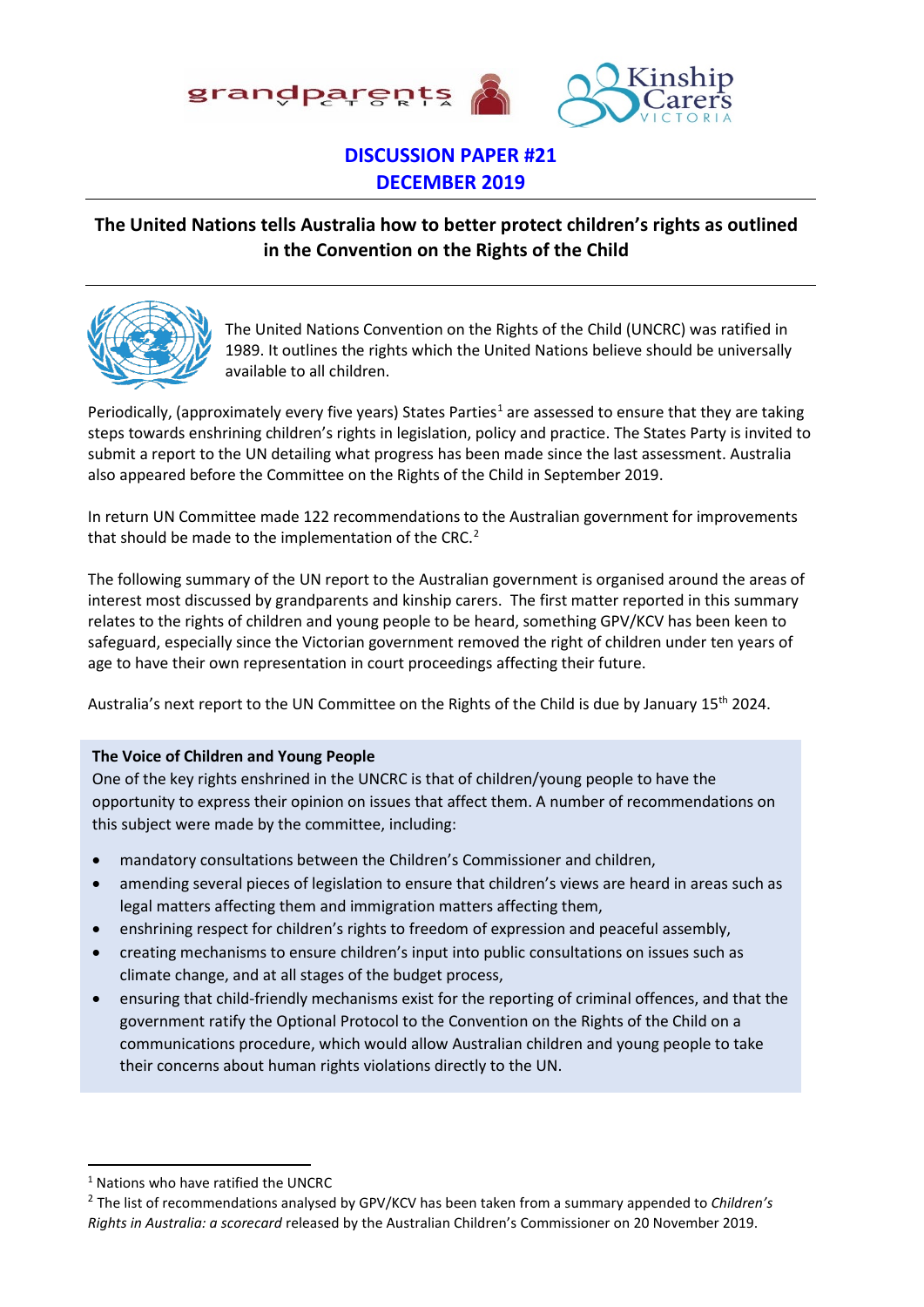# Procedural change

All the recommendations require changes to either legislation, policy or practice to be implemented. In some cases, recommendations require a combination of changes to legislation, policy and practice:

- **34 recommendations require legislative changes.** The committee asks for greater oversight in the Australian parliament when making legislation, to accommodate children's rights.
- **93 recommendations ask for changes to practice** through more effectively implementing current policies. Also mentioned is the need for action to increase community awareness on specific issues such as sexual exploitation tourism, the harmful effects of child marriage, positive discipline rather than corporal punishment, and discrimination against children with a disability.
- **73 recommendations call for policy changes** to better reflect the CRC. Some examples of this include prioritising access to mental health services for vulnerable children, eliminating policies and practices that contribute to discrimination, consistently applying guidelines to determine the best interests of a child, and developing mechanisms to ensure that children and young people have a voice in decision making processes on a variety of issues that affect them.
- **19 recommendations ask that adequate resources be made available** to implement the new policies and programs suggested by the committee, as well as adequate resourcing for services such as the NDIS and Child Protection, and oversight bodies such as the National Children's Commissioner, the National Data Commissioner, and the Joint Committee on Closing the Gap
- **2 recommendations call for better collection and sharing of data** on children's rights, ensuring that data is disaggregated on a number of factors including age, gender, location, ethnic and national origin, and identifies specific situations of vulnerability. The committee also asked that the data collected is shared among ministries to be used in the formulation of policies, programs and projects for implementing the CRC.

#### OOHC/Refugees

GPV/KCV has placed these groups together because both groups of children/young people have been separated from their homes. Key issues which are common to these groups include:

- access to identity documents,
- access to services and supports such as medical and mental health treatment, and
- adequate education supports.

Further, the committee has made specific recommendations relating to refugees, including:

- prohibiting the detention of asylum seekers,
- monitoring the wellbeing of children in immigration detention,
- prohibiting the return of asylum seekers to dangerous situations,
- strengthening support to asylum seeker support agencies, and
- ensuring the best interests of the child are considered when deciding to return a child to another country.

Recommendations specific to children in OOHC include:

- taking measures to preserve the family and ensure that removing a child is a last resort, standardising the criteria by which the decision to remove a child is made,
- providing training for child protection practitioners on working with children in alternative care and specifically the needs of children with disabilities.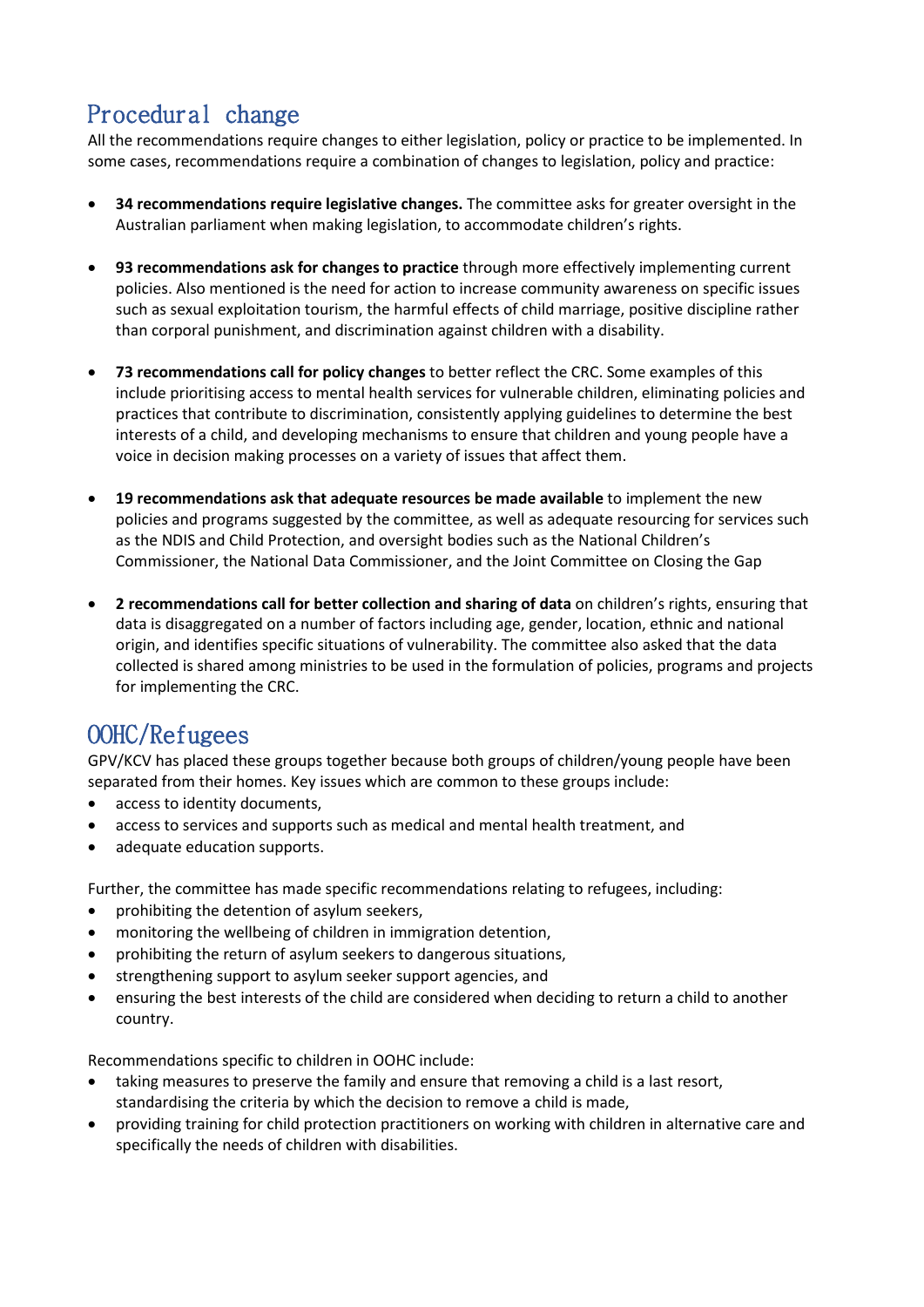# Aboriginal & Torres Strait Islander children

Many of the recommendations of the committee relating to Aboriginal and Torres Straight Islander children also come under the banner of "discrimination", "health and welfare", or "OOHC". In these cases, Aboriginal children are singled out specifically as a group who are particularly affected by these issues, and who may be negatively impacted by having less access to supports and services such as medical intervention and education. Specific recommendations regarding these children include:

- education programs addressing all forms of violence,
- priority access to mental health services,
- culturally sensitive programs addressing teen pregnancy in Aboriginal communities,
- ensure that Aboriginal children are registered at birth and receive birth certificates,
- address disparities in investment in children's rights for Aboriginal children,
- ensure effective coordination between the National Children's Commissioner and the Aboriginal and Torres Strait Islander Social Justice Commissioner on relevant policies and measures,
- strengthen Aboriginal service providers, provide programs to prevent the removal of Aboriginal children into OOHC,
- support "Closing the Gap" measures and improve education standards,
- reduce the rate of indigenous incarceration.

# Violence Family/Sexual Violence

Key recommendations regarding all forms of violence include:

- taking greater steps to prevent forced marriages and marriages of children under 18 years of age, extending jurisdiction to cover sexual exploitation of children and young people in the context of travel or tourism,
- greater efforts to end the practice of female genital mutilation (FGM),
- prioritise measures to prevent or respond to violence against women and children,
- ensure prosecution of those involved in trafficking for child prostitution while protecting the victims,
- ban corporal punishment,
- prohibit the use of force against children in youth justice or immigration detention, and
- take measures to identify and support children who have been involved in armed conflict overseas.

### Health & Welfare/Sexuality

For the purposes of this paper, "sexuality" has been defined to include issues of gender identity and consensual sexual behaviour, as distinct from sexual violence (discussed above). It has been included with health and wellbeing because many of the recommendations made by the committee on the subject refer to mental health, medical intervention, or teenage pregnancy. Recommendations included:

- prohibiting unwanted or unnecessary medical intervention such as coerced sterilisation of children with disabilities or surgery on intersex children without their consent,
- providing adequate support and counselling services for families of intersex children,
- providing adequate therapeutic supports for children suffering the physical or mental effects of violence or abuse,
- strengthening measures to prevent teenage pregnancy and provide education on sexual health, address bullying – particularly of LGBTQI+ children, address access to services for children in remote & regional communities or vulnerable groups, implement the *National Injury Prevention Strategy 2018-21*,
- extend paid maternity leave to 6 months to support appropriate care of newborns, provide clarity about who is eligible for NDIS and what services it covers,
- combat prejudice against children with disabilities,
- address the rate of childhood obesity, address the underlying causes of poor child mental health and youth suicide, use psycho-stimulant drugs as a last resort only in the treatment of ADHD.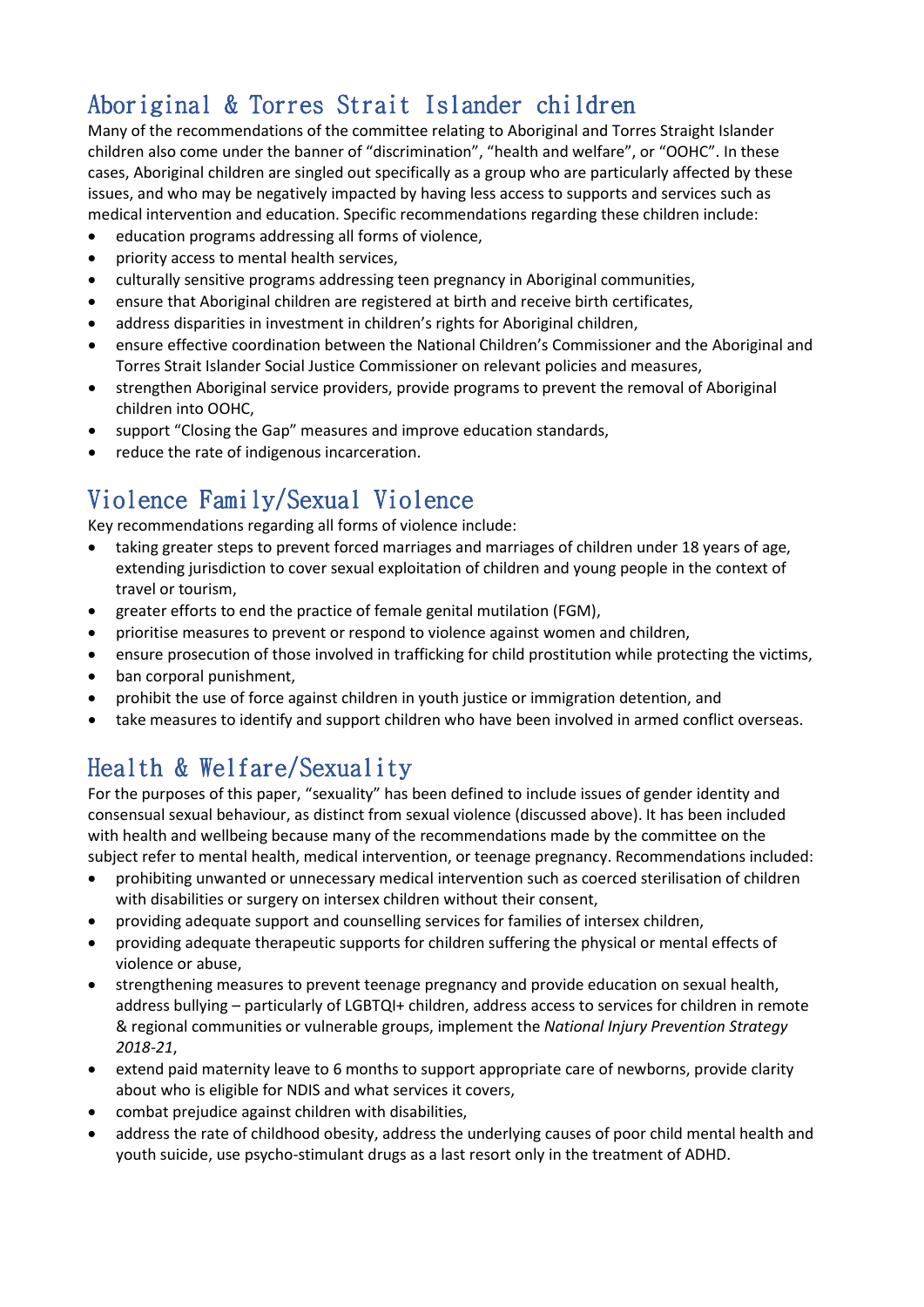# Education

There are two types of recommendation related to education. The first are recommendations regarding the rights of children to have a high standard of education and to feel safe in schools, including:

- making sexual and reproductive health a mandatory part of the school curriculum
- strengthening the school-based "Respectful Relationships" program
- addressing bullying in schools, including online bullying
- prohibiting corporal punishment in all settings, including schools
- including modules on human rights and the CRC in the school curriculum
- ensuring that all children/young people complete free, equitable and quality primary and secondary education by 2030
- adding training on avoiding discrimination in the school curriculum
- investing in education at early childhood, primary, and secondary levels, paying particular attention to Aboriginal communities, remote and regional communities, children/young people with disabilities, children in OOHC and asylum seekers

The other is recommendations related to educating the wider community about children's rights:

- raising awareness about the impact of violence on children/young people
- including modules on human rights and the CRC in training courses for all professionals working with and for children

# Youth Justice

The recommendations regarding youth justice relate to both preventing the instances of detention of children, and ensuring that children in detention are well treated, including:

- withdrawing Australia's reservation to article 37(c) regarding the separation of children and adults in detention settings
- raising the legal age for criminal responsibility to 14 in line with international standards
- repealing mandatory minimum sentencing laws in the Northern Territory and Western Australia
- implementing recommendations made in 2018 by the Australian Law Reform Commission to reduce rates of indigenous incarceration
- prohibit the use of restraints, isolation, and force in disciplining children/young people in detention
- immediately investigating all allegations of abuse or maltreatment of children/young people in detention
- promoting alternatives to detention, such as probation, counselling, or community service
- providing children/young people in conflict with the law with information about their rights.

### Discrimination

Key recommendations aimed at reducing discrimination include:

- ensuring equal opportunity and equality of outcomes by eliminating discriminatory laws, policies and practices
- addressing disparities in access to services and preventing and combating discrimination
- strengthening activities to raise awareness of and prevent discrimination
- making audio-description of websites available to children/young people with vision impairment
- combatting stigmatisation of and prejudice against children/young people with disabilities